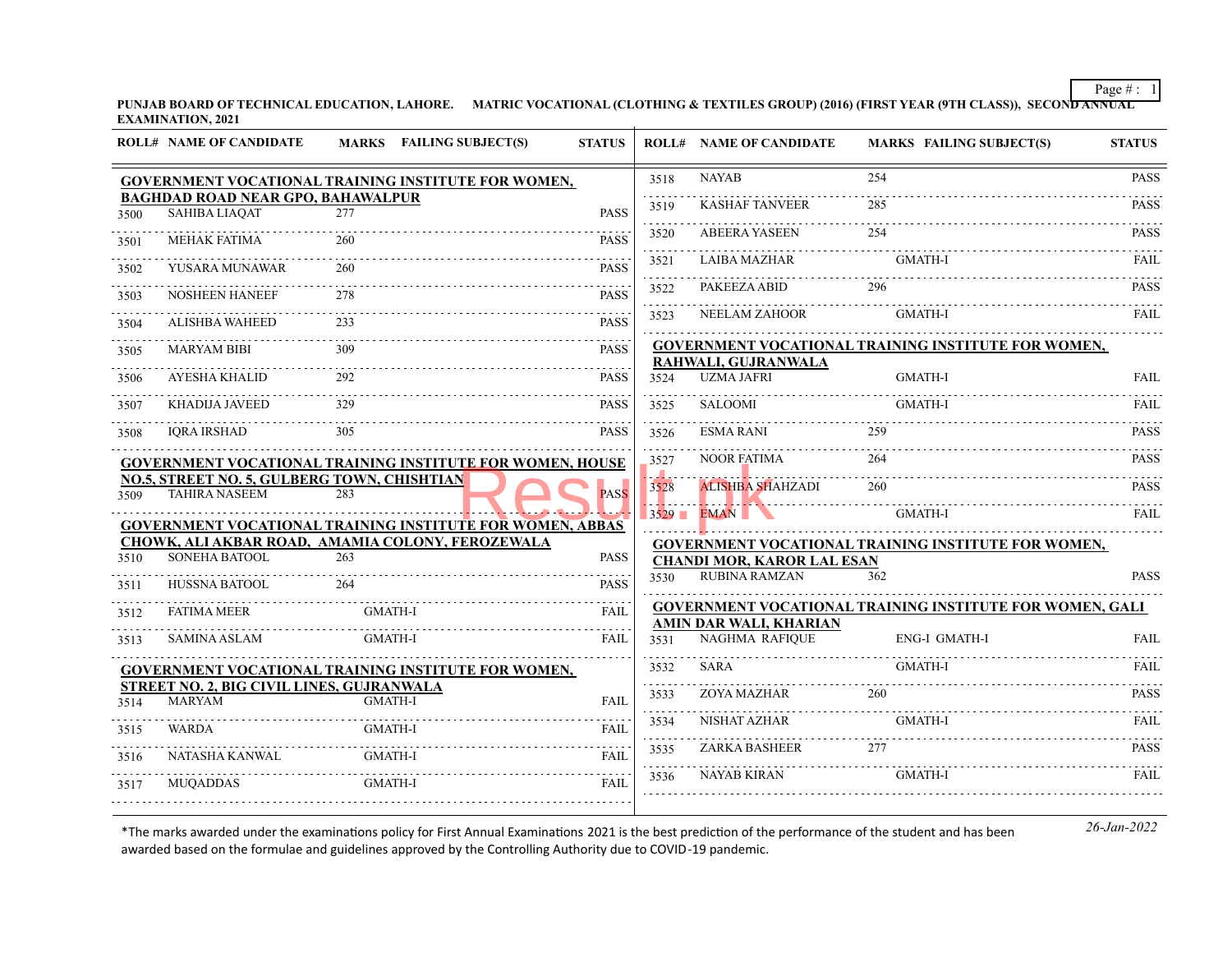Page # : 2

**PUNJAB BOARD OF TECHNICAL EDUCATION, LAHORE. MATRIC VOCATIONAL (CLOTHING & TEXTILES GROUP) (2016) (FIRST YEAR (9TH CLASS)), SECOND ANNUAL EXAMINATION, 2021**

|                 | <b>ROLL# NAME OF CANDIDATE</b>                      | MARKS FAILING SUBJECT(S)                                        | <b>STATUS</b> |                       | <b>ROLL# NAME OF CANDIDATE</b>       | <b>MARKS FAILING SUBJECT(S)</b>                           | <b>STATUS</b>    |
|-----------------|-----------------------------------------------------|-----------------------------------------------------------------|---------------|-----------------------|--------------------------------------|-----------------------------------------------------------|------------------|
| 3537            | ZUNAIRA ASHIQ                                       | <b>GMATH-I</b>                                                  | <b>FAIL</b>   |                       |                                      | TCF HIGHER SECONDARY SCHOOL FOR GIRLS, RORANWALA (LODHER) |                  |
| <b>KOT ADDU</b> |                                                     | TCF HIGHER SECONDARY SCHOOL FOR GIRLS, THATTHA GURMANI,         |               | 3556                  | <b>BADIAN ROAD,, LAHORE</b><br>AIMAN | 270                                                       | <b>PASS</b>      |
| 3538            | <b>ALEEZA BIBI</b>                                  | 274                                                             | <b>PASS</b>   | 3557                  | <b>MUSKAN</b>                        | <b>GMATH-I</b>                                            | FAIL             |
| 3539            | KINZA BIBI                                          | 276                                                             | <b>PASS</b>   | 3558                  | <b>WANIZA</b>                        | 262                                                       | <b>PASS</b>      |
| 3540            | <b>UZMA YASEEN</b>                                  | <b>GMATH-I</b>                                                  | <b>FAIL</b>   | 3559                  | <b>SABA</b>                          | 271                                                       | <b>PASS</b>      |
| 3541            | <b>RIMSHA BIBI</b>                                  | 304                                                             | <b>PASS</b>   | 3560                  | NIDA                                 | 278                                                       | <b>PASS</b>      |
|                 |                                                     | <b>GOVERNMENT VOCATIONAL TRAINING INSTITUTE FOR WOMEN, H #3</b> |               | 3561                  | <b>BISMA SHEHZADI</b>                | <b>GMATH-I</b>                                            | <b>FAIL</b>      |
| <b>LAHORE</b>   |                                                     | ST #1 MAIN AMEER-U-DIN PARK AL FAISAL TOWN, LAHORE CANTT,       |               | .<br>3562             | <b>MARIA BIBI</b>                    | 310                                                       | <b>PASS</b>      |
| 3542            | <b>MINHAR AFTAB</b>                                 | <b>GMATH-I</b>                                                  | <b>FAIL</b>   | 3563                  | <b>SHAZIA ISLAM</b>                  | 261                                                       | <b>PASS</b>      |
| 3543            | FATIMA                                              | 239                                                             | <b>PASS</b>   | 3564                  | UMM-E-HANI                           | <b>GMATH-I</b>                                            | <b>FAIL</b>      |
| 3544            | ZARA                                                | GMATH-I                                                         | <b>FAIL</b>   | is siste<br>3565      | <b>SANA SHARIF</b>                   | <b>GMATH-I</b>                                            | FAIL             |
|                 |                                                     | GOVERNMENT VOCATIONAL TRAINING INSTITUTE FOR WOMEN,             |               | 3566                  | <b>INSHA</b>                         | 277                                                       | <b>PASS</b>      |
| 3545            | <b>BAGHBANPURA, LAHORE</b><br><b>TANZILA FATIMA</b> | <b>GMATH-I</b>                                                  | <b>FAIL</b>   |                       |                                      | TCF HIGHER SECONDARY SCHOOL FOR GIRLS, MINHALA KALAN,     |                  |
| 3546            | <b>MAHAM SIDDQUE</b>                                | 300                                                             | <b>PASS</b>   | <b>LAHORE</b><br>3567 | AOSA                                 | 352                                                       | PASS             |
| 3547            | ANSA GHULAM MUSTAFA 293                             |                                                                 | <b>PASS</b>   | 3568                  | .<br>SANIA JAMIL                     | 362                                                       | <b>PASS</b>      |
| 3548            | AMNA SHAHZADI                                       | <b>GMATH-I</b>                                                  | <b>FAIL</b>   | 3569                  | <b>SEHRISH SARFRAZ</b>               | 314                                                       | .<br><b>PASS</b> |
| 3549            | <b>BISMA JAVAID</b>                                 | 254                                                             | <b>PASS</b>   | 3570                  | <b>FAIZA KANWAL</b>                  | 387                                                       | <b>PASS</b>      |
| 3550            | AMNA                                                | <b>GMATH-I</b>                                                  | <b>FAIL</b>   | 3571                  | <b>AYESHA</b>                        | 288                                                       | <b>PASS</b>      |
| 3551            | <b>SANIA</b>                                        | 281                                                             | <b>PASS</b>   | 3572                  | <b>ANMOL SHAHZADI</b>                | 330                                                       | <b>PASS</b>      |
| 3552            | <b>KIRAN RAFIQUE</b><br>.                           | 274                                                             | <b>PASS</b>   | 3573                  | <b>AMNA SHABEER</b>                  | 331                                                       | <b>PASS</b>      |
| 3553            | MISHAL FATIMA                                       | <b>GMATH-I</b>                                                  | <b>FAIL</b>   | 3574                  | <b>HINA ASHRAF</b>                   | 373                                                       | <b>PASS</b>      |
| 3554            | <b>ASMA YASEEN</b>                                  | <b>GMATH-I</b>                                                  | .<br>FAIL     | 3575                  | SANIA                                | 370                                                       | <b>PASS</b>      |
| 3555            | <b>AFSHAN SAJID</b>                                 | D&SEW-I(TH) EPD&DES(TH)<br>HEMB(TH) GMATH-I                     | FAIL          |                       |                                      |                                                           |                  |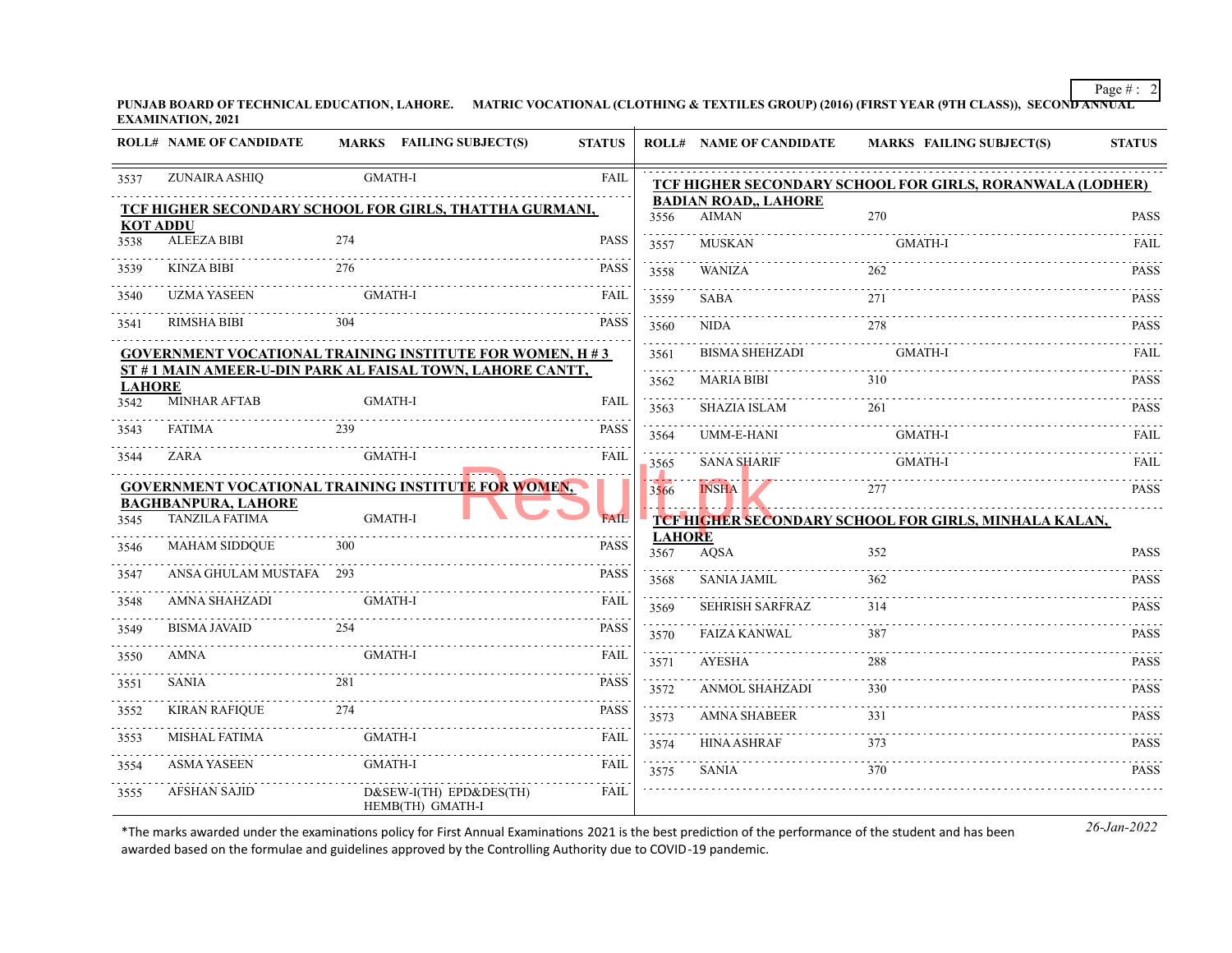Page  $\# : 3$ 

**PUNJAB BOARD OF TECHNICAL EDUCATION, LAHORE. MATRIC VOCATIONAL (CLOTHING & TEXTILES GROUP) (2016) (FIRST YEAR (9TH CLASS)), SECOND ANNUAL EXAMINATION, 2021**

| PASS<br>338<br><b>JAVERIA YOUNAS</b><br>3576<br><b>GMATH-I</b><br><b>RASHIDA</b><br>3597<br><b>SEEMA</b><br>356<br><b>PASS</b><br>3577<br><b>GMATH-I</b><br>AFSHEEN GHULAM<br>3598<br>$\omega$ is a set<br>325<br><b>PASS</b><br>AREEBA<br>3578<br><b>MALAIKA NASEER</b><br>293<br>3599<br><b>GMATH-I</b><br><b>MUSKAN SARDAR</b><br><b>FAIL</b><br>3579<br>GMATH-I<br>AQSA NADEEM<br>3600<br><b>JANNAT ALISHBA</b><br><b>PASS</b><br>3580<br><b>GOVERNMENT VOCATIONAL TRAINING INSTITUTE FOR WOMEN, RICH</b><br><b>BELL ROAD KASHMIR POINT, MURREE</b><br><b>FATIMA TARIQ</b><br>381<br><b>PASS</b><br>3581<br><b>MEHWISH BIBI</b><br>306<br>3601<br><b>JAVERIA BUTT</b><br><b>GMATH-I</b><br><b>FAIL</b><br>3582<br>MIDHAT GUL<br>290<br>3602<br><b>MUBSHARA</b><br>360<br><b>PASS</b><br>3583<br>AREEBA ISTAFAZ<br>259<br>3603<br><b>SANA ASHRAF</b><br><b>PASS</b><br>355<br>3584<br><b>MUNAZA PERVAIZ</b><br>238<br>3604<br><b>ALISHBA</b><br>338<br><b>PASS</b><br>3585<br><b>SABA ZAHIR</b><br>376<br>3605<br>311<br><b>PASS</b><br>ALISAH<br>3586<br><b>SEELA ARBAB</b><br>336<br>3606<br>.<br>TCF SECONDARY SCHOOL FOR GIRLS, VILLAGE A <mark>WAN DHAI WALA NEAR</mark><br><b>UZMA ATEEQ ABBASI</b><br>319<br>3607<br><b>BATAPUR JALLO MORE, LAHORE</b><br><b>SHAMSHA SALEEM</b><br>290<br><b>PASS</b><br>3587<br>GOVERNMENT VOCATIONAL TRAINING INSTITUTE FOR WOMEN, NEAR<br>FAISAL STADIUM, DERA GHAZI KHAN ROAD, MUZAFFARGARH<br><b>SANIA BIBI</b><br><b>GMATH-I</b><br><b>FAII</b><br>3588<br><b>HIJAB ZAHRA</b><br>311<br>3608<br><b>SHAMAN</b><br>279<br><b>PASS</b><br>3589<br><b>GOVERNMENT VOCATIONAL TRAINING INSTITUTE FOR WOMEN,,</b><br>ANSA<br><b>GMATH-I</b><br><b>FAIL</b><br>3590<br><b>NAUSHERA VIRKAN</b><br><b>SAMIA SARWAR</b><br>3609<br><b>GMATH-I</b><br><b>PASS</b><br>LAIBA<br>297<br>3591<br>.<br><b>AYESHA AFZAL</b><br>270<br>3610<br><b>GOVERNMENT VOCATIONAL TRAINING INSTITUTE FOR WOMEN, QASIM</b><br>$\sim$<br>PARYANKA ABBAS<br><b>GMATH-I</b><br>PUR COLONY, MULTAN<br>3611<br>SHEHREEN FARMAN<br><b>GMATH-I</b><br><b>FAIL</b><br>3592<br>.<br><b>MUBEEN</b><br>263<br>3612<br><b>SOBIA SALEEM</b><br><b>GMATH-I</b><br><b>FAIL</b><br>3593<br>.<br>ZAINAB ARSHAD<br>294<br>3613<br><b>TABINDA SHABBIR</b><br>266<br><b>PASS</b><br>3594<br>.<br><b>SAJIDA PARVEEN</b><br><b>GMATH-I</b><br>3614<br><b>SUNDAS BUKHARI</b><br><b>PASS</b><br>264<br>3595<br>.<br><b>GMATH-I</b><br><b>AYESHA SAMAN</b><br>3615<br>313<br>FIZA<br><b>PASS</b><br>3596 | <b>ROLL# NAME OF CANDIDATE</b> | MARKS FAILING SUBJECT(S)<br><b>STATUS</b> |  | <b>ROLL# NAME OF CANDIDATE</b> | <b>MARKS FAILING SUBJECT(S)</b> | <b>STATUS</b> |
|---------------------------------------------------------------------------------------------------------------------------------------------------------------------------------------------------------------------------------------------------------------------------------------------------------------------------------------------------------------------------------------------------------------------------------------------------------------------------------------------------------------------------------------------------------------------------------------------------------------------------------------------------------------------------------------------------------------------------------------------------------------------------------------------------------------------------------------------------------------------------------------------------------------------------------------------------------------------------------------------------------------------------------------------------------------------------------------------------------------------------------------------------------------------------------------------------------------------------------------------------------------------------------------------------------------------------------------------------------------------------------------------------------------------------------------------------------------------------------------------------------------------------------------------------------------------------------------------------------------------------------------------------------------------------------------------------------------------------------------------------------------------------------------------------------------------------------------------------------------------------------------------------------------------------------------------------------------------------------------------------------------------------------------------------------------------------------------------------------------------------------------------------------------------------------------------------------------------------------------------------------------------------------------------------------------------------------------------------------------------------------------------------------------------------------------------------------------------------------------------------|--------------------------------|-------------------------------------------|--|--------------------------------|---------------------------------|---------------|
|                                                                                                                                                                                                                                                                                                                                                                                                                                                                                                                                                                                                                                                                                                                                                                                                                                                                                                                                                                                                                                                                                                                                                                                                                                                                                                                                                                                                                                                                                                                                                                                                                                                                                                                                                                                                                                                                                                                                                                                                                                                                                                                                                                                                                                                                                                                                                                                                                                                                                                   |                                |                                           |  |                                |                                 | FAIL          |
|                                                                                                                                                                                                                                                                                                                                                                                                                                                                                                                                                                                                                                                                                                                                                                                                                                                                                                                                                                                                                                                                                                                                                                                                                                                                                                                                                                                                                                                                                                                                                                                                                                                                                                                                                                                                                                                                                                                                                                                                                                                                                                                                                                                                                                                                                                                                                                                                                                                                                                   |                                |                                           |  |                                |                                 | <b>FAIL</b>   |
|                                                                                                                                                                                                                                                                                                                                                                                                                                                                                                                                                                                                                                                                                                                                                                                                                                                                                                                                                                                                                                                                                                                                                                                                                                                                                                                                                                                                                                                                                                                                                                                                                                                                                                                                                                                                                                                                                                                                                                                                                                                                                                                                                                                                                                                                                                                                                                                                                                                                                                   |                                |                                           |  |                                |                                 | <b>PASS</b>   |
|                                                                                                                                                                                                                                                                                                                                                                                                                                                                                                                                                                                                                                                                                                                                                                                                                                                                                                                                                                                                                                                                                                                                                                                                                                                                                                                                                                                                                                                                                                                                                                                                                                                                                                                                                                                                                                                                                                                                                                                                                                                                                                                                                                                                                                                                                                                                                                                                                                                                                                   |                                |                                           |  |                                |                                 | <b>FAIL</b>   |
|                                                                                                                                                                                                                                                                                                                                                                                                                                                                                                                                                                                                                                                                                                                                                                                                                                                                                                                                                                                                                                                                                                                                                                                                                                                                                                                                                                                                                                                                                                                                                                                                                                                                                                                                                                                                                                                                                                                                                                                                                                                                                                                                                                                                                                                                                                                                                                                                                                                                                                   |                                |                                           |  |                                |                                 |               |
|                                                                                                                                                                                                                                                                                                                                                                                                                                                                                                                                                                                                                                                                                                                                                                                                                                                                                                                                                                                                                                                                                                                                                                                                                                                                                                                                                                                                                                                                                                                                                                                                                                                                                                                                                                                                                                                                                                                                                                                                                                                                                                                                                                                                                                                                                                                                                                                                                                                                                                   |                                |                                           |  |                                |                                 |               |
|                                                                                                                                                                                                                                                                                                                                                                                                                                                                                                                                                                                                                                                                                                                                                                                                                                                                                                                                                                                                                                                                                                                                                                                                                                                                                                                                                                                                                                                                                                                                                                                                                                                                                                                                                                                                                                                                                                                                                                                                                                                                                                                                                                                                                                                                                                                                                                                                                                                                                                   |                                |                                           |  |                                |                                 | <b>PASS</b>   |
|                                                                                                                                                                                                                                                                                                                                                                                                                                                                                                                                                                                                                                                                                                                                                                                                                                                                                                                                                                                                                                                                                                                                                                                                                                                                                                                                                                                                                                                                                                                                                                                                                                                                                                                                                                                                                                                                                                                                                                                                                                                                                                                                                                                                                                                                                                                                                                                                                                                                                                   |                                |                                           |  |                                |                                 | <b>PASS</b>   |
|                                                                                                                                                                                                                                                                                                                                                                                                                                                                                                                                                                                                                                                                                                                                                                                                                                                                                                                                                                                                                                                                                                                                                                                                                                                                                                                                                                                                                                                                                                                                                                                                                                                                                                                                                                                                                                                                                                                                                                                                                                                                                                                                                                                                                                                                                                                                                                                                                                                                                                   |                                |                                           |  |                                |                                 | <b>PASS</b>   |
|                                                                                                                                                                                                                                                                                                                                                                                                                                                                                                                                                                                                                                                                                                                                                                                                                                                                                                                                                                                                                                                                                                                                                                                                                                                                                                                                                                                                                                                                                                                                                                                                                                                                                                                                                                                                                                                                                                                                                                                                                                                                                                                                                                                                                                                                                                                                                                                                                                                                                                   |                                |                                           |  |                                |                                 |               |
|                                                                                                                                                                                                                                                                                                                                                                                                                                                                                                                                                                                                                                                                                                                                                                                                                                                                                                                                                                                                                                                                                                                                                                                                                                                                                                                                                                                                                                                                                                                                                                                                                                                                                                                                                                                                                                                                                                                                                                                                                                                                                                                                                                                                                                                                                                                                                                                                                                                                                                   |                                |                                           |  |                                |                                 | <b>PASS</b>   |
|                                                                                                                                                                                                                                                                                                                                                                                                                                                                                                                                                                                                                                                                                                                                                                                                                                                                                                                                                                                                                                                                                                                                                                                                                                                                                                                                                                                                                                                                                                                                                                                                                                                                                                                                                                                                                                                                                                                                                                                                                                                                                                                                                                                                                                                                                                                                                                                                                                                                                                   |                                |                                           |  |                                |                                 | <b>PASS</b>   |
|                                                                                                                                                                                                                                                                                                                                                                                                                                                                                                                                                                                                                                                                                                                                                                                                                                                                                                                                                                                                                                                                                                                                                                                                                                                                                                                                                                                                                                                                                                                                                                                                                                                                                                                                                                                                                                                                                                                                                                                                                                                                                                                                                                                                                                                                                                                                                                                                                                                                                                   |                                |                                           |  |                                |                                 | <b>PASS</b>   |
|                                                                                                                                                                                                                                                                                                                                                                                                                                                                                                                                                                                                                                                                                                                                                                                                                                                                                                                                                                                                                                                                                                                                                                                                                                                                                                                                                                                                                                                                                                                                                                                                                                                                                                                                                                                                                                                                                                                                                                                                                                                                                                                                                                                                                                                                                                                                                                                                                                                                                                   |                                |                                           |  |                                |                                 |               |
|                                                                                                                                                                                                                                                                                                                                                                                                                                                                                                                                                                                                                                                                                                                                                                                                                                                                                                                                                                                                                                                                                                                                                                                                                                                                                                                                                                                                                                                                                                                                                                                                                                                                                                                                                                                                                                                                                                                                                                                                                                                                                                                                                                                                                                                                                                                                                                                                                                                                                                   |                                |                                           |  |                                |                                 | <b>PASS</b>   |
|                                                                                                                                                                                                                                                                                                                                                                                                                                                                                                                                                                                                                                                                                                                                                                                                                                                                                                                                                                                                                                                                                                                                                                                                                                                                                                                                                                                                                                                                                                                                                                                                                                                                                                                                                                                                                                                                                                                                                                                                                                                                                                                                                                                                                                                                                                                                                                                                                                                                                                   |                                |                                           |  |                                |                                 |               |
|                                                                                                                                                                                                                                                                                                                                                                                                                                                                                                                                                                                                                                                                                                                                                                                                                                                                                                                                                                                                                                                                                                                                                                                                                                                                                                                                                                                                                                                                                                                                                                                                                                                                                                                                                                                                                                                                                                                                                                                                                                                                                                                                                                                                                                                                                                                                                                                                                                                                                                   |                                |                                           |  |                                |                                 |               |
|                                                                                                                                                                                                                                                                                                                                                                                                                                                                                                                                                                                                                                                                                                                                                                                                                                                                                                                                                                                                                                                                                                                                                                                                                                                                                                                                                                                                                                                                                                                                                                                                                                                                                                                                                                                                                                                                                                                                                                                                                                                                                                                                                                                                                                                                                                                                                                                                                                                                                                   |                                |                                           |  |                                |                                 | <b>PASS</b>   |
|                                                                                                                                                                                                                                                                                                                                                                                                                                                                                                                                                                                                                                                                                                                                                                                                                                                                                                                                                                                                                                                                                                                                                                                                                                                                                                                                                                                                                                                                                                                                                                                                                                                                                                                                                                                                                                                                                                                                                                                                                                                                                                                                                                                                                                                                                                                                                                                                                                                                                                   |                                |                                           |  |                                |                                 |               |
|                                                                                                                                                                                                                                                                                                                                                                                                                                                                                                                                                                                                                                                                                                                                                                                                                                                                                                                                                                                                                                                                                                                                                                                                                                                                                                                                                                                                                                                                                                                                                                                                                                                                                                                                                                                                                                                                                                                                                                                                                                                                                                                                                                                                                                                                                                                                                                                                                                                                                                   |                                |                                           |  |                                |                                 |               |
|                                                                                                                                                                                                                                                                                                                                                                                                                                                                                                                                                                                                                                                                                                                                                                                                                                                                                                                                                                                                                                                                                                                                                                                                                                                                                                                                                                                                                                                                                                                                                                                                                                                                                                                                                                                                                                                                                                                                                                                                                                                                                                                                                                                                                                                                                                                                                                                                                                                                                                   |                                |                                           |  |                                |                                 | <b>FAIL</b>   |
|                                                                                                                                                                                                                                                                                                                                                                                                                                                                                                                                                                                                                                                                                                                                                                                                                                                                                                                                                                                                                                                                                                                                                                                                                                                                                                                                                                                                                                                                                                                                                                                                                                                                                                                                                                                                                                                                                                                                                                                                                                                                                                                                                                                                                                                                                                                                                                                                                                                                                                   |                                |                                           |  |                                |                                 | <b>PASS</b>   |
|                                                                                                                                                                                                                                                                                                                                                                                                                                                                                                                                                                                                                                                                                                                                                                                                                                                                                                                                                                                                                                                                                                                                                                                                                                                                                                                                                                                                                                                                                                                                                                                                                                                                                                                                                                                                                                                                                                                                                                                                                                                                                                                                                                                                                                                                                                                                                                                                                                                                                                   |                                |                                           |  |                                |                                 | FAIL          |
|                                                                                                                                                                                                                                                                                                                                                                                                                                                                                                                                                                                                                                                                                                                                                                                                                                                                                                                                                                                                                                                                                                                                                                                                                                                                                                                                                                                                                                                                                                                                                                                                                                                                                                                                                                                                                                                                                                                                                                                                                                                                                                                                                                                                                                                                                                                                                                                                                                                                                                   |                                |                                           |  |                                |                                 |               |
|                                                                                                                                                                                                                                                                                                                                                                                                                                                                                                                                                                                                                                                                                                                                                                                                                                                                                                                                                                                                                                                                                                                                                                                                                                                                                                                                                                                                                                                                                                                                                                                                                                                                                                                                                                                                                                                                                                                                                                                                                                                                                                                                                                                                                                                                                                                                                                                                                                                                                                   |                                |                                           |  |                                |                                 | <b>PASS</b>   |
|                                                                                                                                                                                                                                                                                                                                                                                                                                                                                                                                                                                                                                                                                                                                                                                                                                                                                                                                                                                                                                                                                                                                                                                                                                                                                                                                                                                                                                                                                                                                                                                                                                                                                                                                                                                                                                                                                                                                                                                                                                                                                                                                                                                                                                                                                                                                                                                                                                                                                                   |                                |                                           |  |                                |                                 | <b>PASS</b>   |
|                                                                                                                                                                                                                                                                                                                                                                                                                                                                                                                                                                                                                                                                                                                                                                                                                                                                                                                                                                                                                                                                                                                                                                                                                                                                                                                                                                                                                                                                                                                                                                                                                                                                                                                                                                                                                                                                                                                                                                                                                                                                                                                                                                                                                                                                                                                                                                                                                                                                                                   |                                |                                           |  |                                |                                 | FAIL          |
|                                                                                                                                                                                                                                                                                                                                                                                                                                                                                                                                                                                                                                                                                                                                                                                                                                                                                                                                                                                                                                                                                                                                                                                                                                                                                                                                                                                                                                                                                                                                                                                                                                                                                                                                                                                                                                                                                                                                                                                                                                                                                                                                                                                                                                                                                                                                                                                                                                                                                                   |                                |                                           |  |                                |                                 | <b>FAIL</b>   |
|                                                                                                                                                                                                                                                                                                                                                                                                                                                                                                                                                                                                                                                                                                                                                                                                                                                                                                                                                                                                                                                                                                                                                                                                                                                                                                                                                                                                                                                                                                                                                                                                                                                                                                                                                                                                                                                                                                                                                                                                                                                                                                                                                                                                                                                                                                                                                                                                                                                                                                   |                                |                                           |  |                                |                                 |               |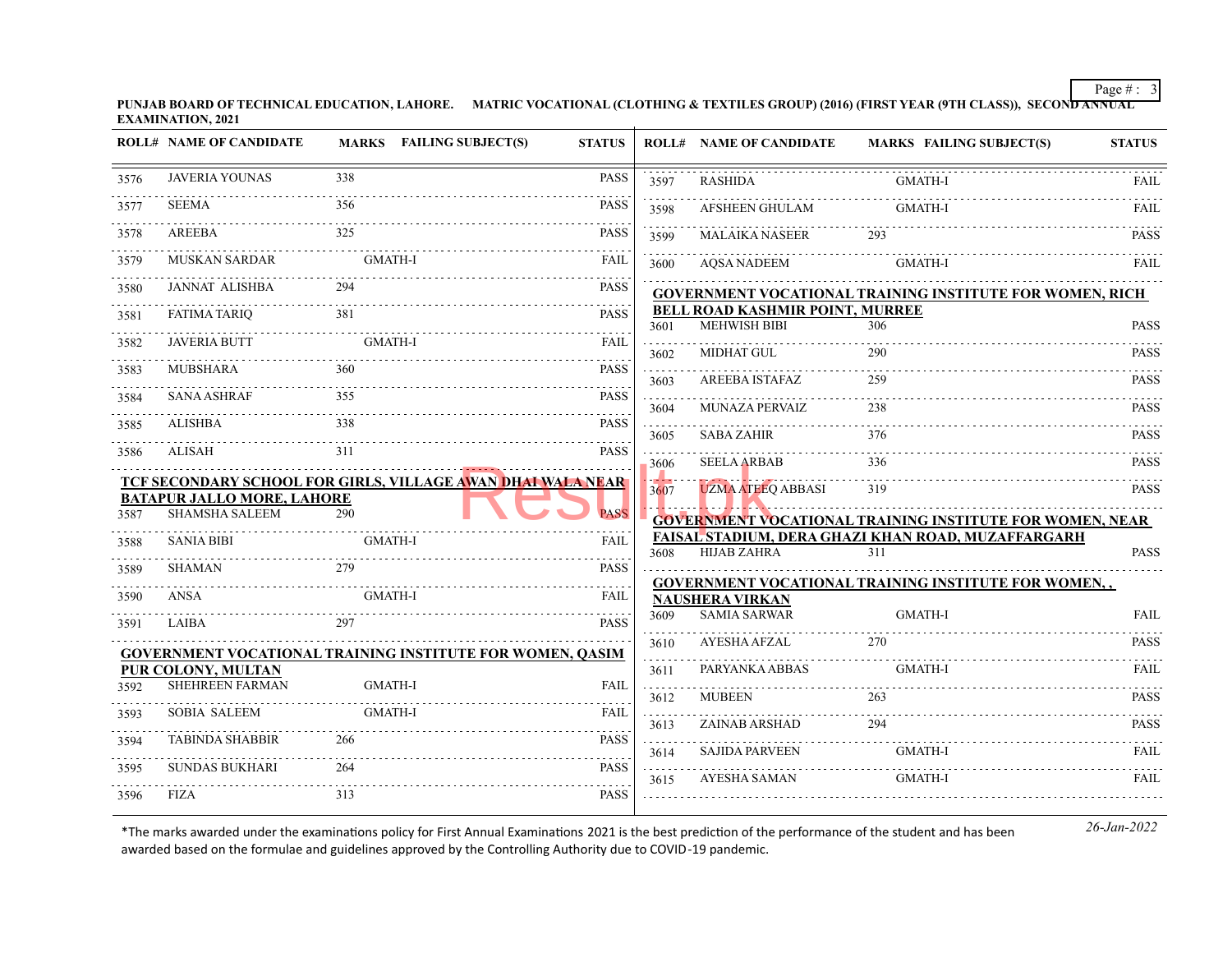Page # : 4

**PUNJAB BOARD OF TECHNICAL EDUCATION, LAHORE. MATRIC VOCATIONAL (CLOTHING & TEXTILES GROUP) (2016) (FIRST YEAR (9TH CLASS)), SECOND ANNUAL EXAMINATION, 2021**

|                       | <b>ROLL# NAME OF CANDIDATE</b>                                                                    |                                             | <b>MARKS</b> FAILING SUBJECT(S)                                 | <b>STATUS</b>                      |      | <b>ROLL# NAME OF CANDIDATE</b>                    | <b>MARKS FAILING SUBJECT(S)</b>                            | <b>STATUS</b>    |
|-----------------------|---------------------------------------------------------------------------------------------------|---------------------------------------------|-----------------------------------------------------------------|------------------------------------|------|---------------------------------------------------|------------------------------------------------------------|------------------|
| 3616                  | ZAREESHA JAVED                                                                                    | 266                                         |                                                                 | <b>PASS</b>                        | 3633 | <b>HIFZA HAMID</b>                                | GMATH-I                                                    | <b>FAIL</b>      |
|                       |                                                                                                   |                                             | <b>GOVERNMENT VOCATIONAL TRAINING INSTITUTE FOR WOMEN, 469-</b> |                                    | 3634 | MARYAM FATIMA                                     | GMATH-I                                                    | FAIL             |
| 3617                  | <b>ADIBA AFZAL</b>                                                                                | <b>GMATH-I</b>                              | <b>G.B SAMUNDRI, CHACK NO 469 G.B RAJANA ROAD, SAMMUNDRI</b>    | FAIL                               |      |                                                   | <b>GOVERNMENT VOCATIONAL TRAINING INSTITUTE FOR WOMEN,</b> |                  |
| 3618                  | MUNAZA AYESHA                                                                                     | Absent                                      |                                                                 | <b>ABSENT</b>                      | 3635 | KHURSHEED COLONY, YAZMAN<br><b>AYESHA PERVEEN</b> | 259                                                        | <b>PASS</b>      |
| 3619                  | <b>IORA NAWAZ</b>                                                                                 | 331                                         |                                                                 | <b>PASS</b>                        | 3636 | ABIDA BIBI                                        | 281                                                        | .<br><b>PASS</b> |
| 3620                  | SANA SADI AHMAD                                                                                   | 322                                         |                                                                 | <b>PASS</b>                        | 3637 | <b>SIDRA YASEEN</b>                               | 266                                                        | <b>PASS</b>      |
| 3621                  | SONIA SADI AHMAD                                                                                  | 310                                         |                                                                 | <b>PASS</b>                        | 3638 | <b>FARAH NAZ</b>                                  | GMATH-I                                                    | <b>FAIL</b>      |
| 3622                  | <b>WAJIHA TANVEER</b>                                                                             | 334                                         |                                                                 | PASS                               | 3639 | <b>SOBIA BIBI</b>                                 | 257                                                        | <b>PASS</b>      |
| 3623                  | MINAHIL MANZOOR                                                                                   | 344                                         |                                                                 | PASS                               | 3640 | <b>RAQUIA SAEED</b>                               | GMATH-I                                                    | <b>FAIL</b>      |
| 3624                  | <b>SAMRA BIBI</b>                                                                                 | 334                                         |                                                                 | <b>PASS</b>                        |      |                                                   |                                                            |                  |
| 3625<br>3626<br>3627  | <b>BLOCK NO.13 BAGH-E-UMAR, SARGODHA</b><br><b>ZAINAB LATIF</b><br><b>LAIBA RASHEED</b><br>UMAISA | <b>GMATH-I</b><br>GMATH-I<br><b>GMATH-I</b> |                                                                 | <b>FAIL</b><br><b>FAII</b><br>FAIL |      |                                                   |                                                            |                  |
|                       | .                                                                                                 |                                             | <b>GOVERNMENT VOCATIONAL TRAINING INSTITUTE FOR WOMEN,</b>      |                                    |      |                                                   |                                                            |                  |
| 3628                  | <b>AKBER BAZAR, SHEIKHUPURA</b><br><b>SAMARA LIAQAT</b>                                           |                                             | D&SEW-I(PR) EPD&DES(PR)<br>HEMB(PR)                             | <b>FAIL</b>                        |      |                                                   |                                                            |                  |
|                       |                                                                                                   |                                             | <b>GOVERNMENT VOCATIONAL TRAINING INSTITUTE FOR WOMEN,,</b>     |                                    |      |                                                   |                                                            |                  |
| <b>VEHARI</b><br>3629 | <b>SIDRA BIBI</b>                                                                                 | <b>GMATH-I</b>                              |                                                                 | <b>FAIL</b>                        |      |                                                   |                                                            |                  |
| 3630                  | <b>GHAZALA ASLAM</b>                                                                              | 238                                         |                                                                 | <b>PASS</b>                        |      |                                                   |                                                            |                  |
| 3631                  | <b>BLOUCH GHALA #2 CIRCULAR ROAD, WAZIRABAD</b><br><b>SAIOA</b>                                   | <b>GMATH-I</b>                              | <b>GOVERNMENT VOCATIONAL TRAINING INSTITUTE FOR WOMEN,</b>      | <b>FAIL</b>                        |      |                                                   |                                                            |                  |
| 3632                  | MARYAM                                                                                            | GMATH-I                                     |                                                                 | FAIL                               |      |                                                   |                                                            |                  |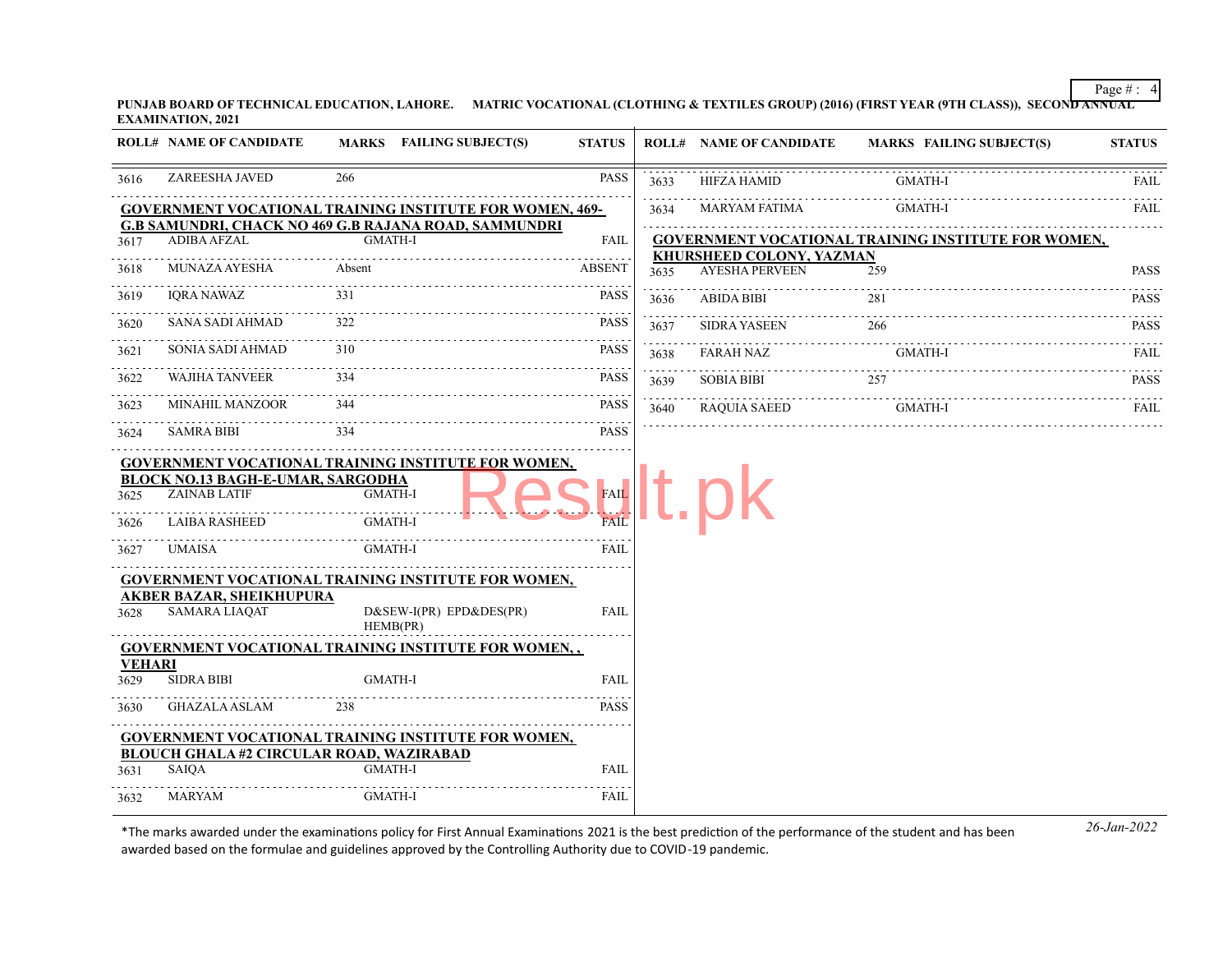Page  $\# : 5$ **PUNJAB BOARD OF TECHNICAL EDUCATION, LAHORE. MATRIC VOCATIONAL (CLOTHING & TEXTILES GROUP REV\_2012) (SECOND YEAR (10TH CLASS)), SECOND ANNUAL EXAMINATION, 2021**

| <b>ROLL# NAME OF CANDIDATE</b> | MARKS FAILING SUBJECT(S)                                                                                                     | <b>STATUS</b> | <b>ROLL# NAME OF CANDIDATE</b> | <b>MARKS FAILING SUBJECT(S)</b>                                                                                                             | <b>STATUS</b>       |
|--------------------------------|------------------------------------------------------------------------------------------------------------------------------|---------------|--------------------------------|---------------------------------------------------------------------------------------------------------------------------------------------|---------------------|
| MARVA SALEEM<br>3641           | <b>GOVERNMENT VOCATIONAL TRAINING INSTITUTE FOR WOMEN, NEAR</b><br>KHIZRA MOSQUE D-BLOCK PEOPLES COLONY #1, FAISALABAD       | RL Fee        |                                |                                                                                                                                             |                     |
| <b>LAHORE</b>                  | <b>GOVERNMENT VOCATIONAL TRAINING INSTITUTE FOR WOMEN, H #3</b><br>ST #1 MAIN AMEER-U-DIN PARK AL FAISAL TOWN, LAHORE CANTT, |               |                                |                                                                                                                                             |                     |
| <b>AYESHA</b><br>3642          | $\mbox{GMATH-II}$                                                                                                            | <b>FAIL</b>   |                                |                                                                                                                                             |                     |
|                                |                                                                                                                              |               |                                |                                                                                                                                             |                     |
|                                |                                                                                                                              |               |                                |                                                                                                                                             |                     |
|                                |                                                                                                                              |               |                                |                                                                                                                                             |                     |
|                                | Result.pk                                                                                                                    |               |                                |                                                                                                                                             |                     |
|                                |                                                                                                                              |               |                                |                                                                                                                                             |                     |
|                                |                                                                                                                              |               |                                |                                                                                                                                             |                     |
|                                |                                                                                                                              |               |                                |                                                                                                                                             |                     |
|                                |                                                                                                                              |               |                                |                                                                                                                                             |                     |
|                                |                                                                                                                              |               |                                |                                                                                                                                             |                     |
|                                |                                                                                                                              |               |                                |                                                                                                                                             |                     |
|                                |                                                                                                                              |               |                                | $\mathcal{L}$ and $\mathcal{L}$ and $\mathcal{L}$ and $\mathcal{L}$ and $\mathcal{L}$ and $\mathcal{L}$ and $\mathcal{L}$ and $\mathcal{L}$ | $26 - \frac{1}{20}$ |